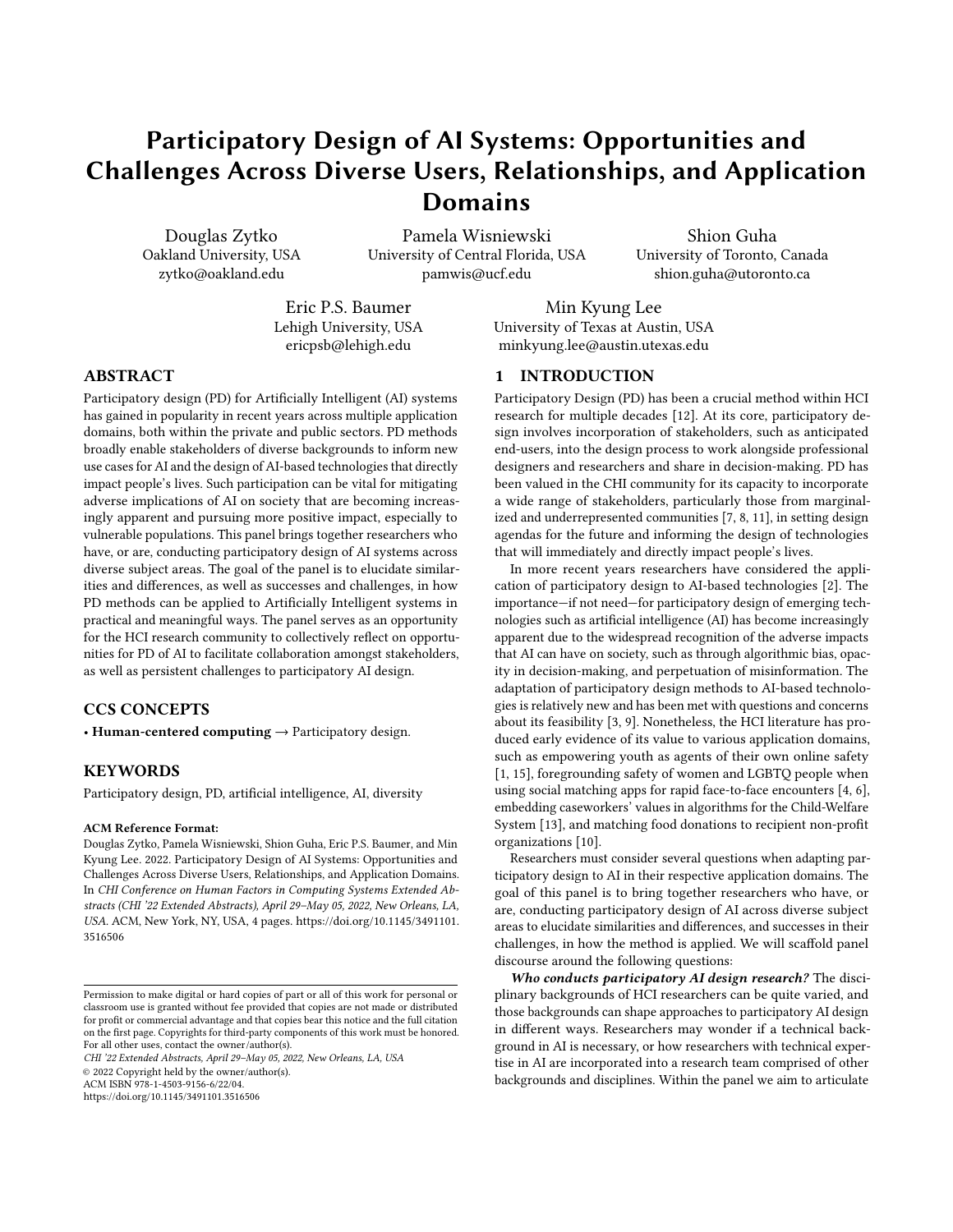who has been, and could be, involved in research teams conducting participatory AI design, and how their presence shapes adaptation of the method.

How do researchers determine what aspects of AI can or should be co-designed? The purview of what can be designed regarding AI-based technologies is wide-ranging, including user interfaces, explanations of AI decision-making within those interfaces, machine learning models, data that models are trained on, stakeholder values that should underpin AI development, and so on. At the same time, there are often practical constraints around which aspects of AI-based technologies can be subjected to participatory design. For example, in some instances the data used to train the model may be fixed, the model itself may be fixed, or the general use case for the AI (what decisions it is intended to make) may be predetermined. The panel aims to spark discussion around how researchers make decisions about what is subjected to participatory AI design, and what practical constraints researchers have had to accommodate when applying the method.

How does the act of participation in AI design happen? Participation of stakeholders in the design of AI-based technologies can happen in myriad ways. As evidenced by prior uses of participatory design for AI and other technologies, researchers can consider design activities that stakeholders partake in individually or as a group, as well as different tools to scaffold the design process, such as arts-and-crafts boxes for brainstorming or software to support ideation. Yet, in many cases, AI researchers invoke participatory design erroneously to mean almost any light engagement with endusers, such as one-time design workshops or focus groups to solicit feedback on researcher designed artifacts. This lightweight engagement dilutes the intention of PD as an approach that leads to active and sustained engagement that empowers end-users and directly influences the final system design through a highly interactive and iterative process. The panel aims to elucidate the different ways in which participatory AI design happens from the co-designer's perspective, and how those decisions are informed by the application domain.

What do researchers do with co-designed AI artifacts? Because of the variety in choices regarding "where" and "what" codesigners may produce during participatory AI design, there are different approaches to how researchers choose to utilize co-produced artifacts or synthesize them into a singular design. Further, this raises ethical questions on who owns the intellectual property of the design artifacts created by non-researcher stakeholders (i.e., end-users). While not a new concern to participatory design in general, AI may introduce new facets to how researchers choose to utilize or incorporate co-produced artifacts. The panel seeks to extrapolate on how researchers utilize co-produced AI artifacts.

How do we facilitate collaboration between co-designers and researchers with expertise across different applications domains? Co-designers and researchers involved in participatory AI design may have experience in many different domains inside and outside of AI and computing. While these diverse perspectives can strengthen the participatory design process, they can also pose barriers to collaboration between co-designers and between codesigner and researcher. Examples including a stakeholder with a computing background using technical terminology that some

co-designers do not understand, or a stakeholder with relative unfamiliarity with AI opting to withhold ideas so as not to be judged by other co-designers. Such barriers may become particularly apparent when designing for a potentially esoteric technology such as AI: they may pose challenges to stakeholder comprehension of particular design activities, and they may disempower stakeholders from fully participating in design and decision-making if their positions are not fully understood by other co-designers and researchers. The panel aims to extract approaches to facilitating collaboration amongst co-designers and between co-designers and researchers with disparate expertise and experience.

What are persistent challenges to participatory AI design? Extant publications on the use of participatory AI design may not always reveal limitations of the method – challenges that the researchers may have encountered, and persistent difficulties with adapting the method to particular subject areas. The panel seeks to provide a platform for the community to voice and collectively reflect on challenges or concerns with participatory AI design as a method.

## 2 PANEL FORMAT AND AUDIENCE ENGAGEMENT

This will be a fully virtual 60-minute panel so as to mitigate disparities in who can attend the panel and how the audience can interact with the panelists and each other. The first 30 minutes of the panel will be used for panelists to highlight their prior or ongoing work regarding participatory AI design across diverse application areas, organized as answers to the aforementioned questions. The final 30 minutes will be used for the audience to point out issues that the panel has not touched on regarding participatory AI design, raise questions to which the panelists and/or audience can engage with, or broach their own application areas and collectively reflect with the panelists and audience on challenges and opportunities for participatory AI design in the broached context. The panel ultimately intends to 1) motivate the audience to consider participatory AI design across diverse application areas and 2) provide actionable considerations for applying participatory AI design to those diverse areas.

Part 1: Participatory AI design introduction. The moderator will begin with a short introduction to participatory AI design and the goals of the panel. Panelists will then individually introduce themselves and summarize prior or ongoing work most applicable to participatory AI design, along with visual aids as needed. Panelist introductions will be organized around the questions listed in the previous section. The questions may also be used to solicit input from the audience. Value of these panelist summaries for audience members include: identification of diverse application areas for participatory AI design, methodological choices that can inform the audience of different ways to apply participatory AI design, successes with the method that could motivate the audience to consider potential in their own work, and challenges with the method that could spark audience input.

Part 2: Collective reflection on participatory AI design as a method of HCI research/practice. Discussion in the second half of the panel will be driven by audience input and interaction. They may point out issues or raise questions regarding panelists'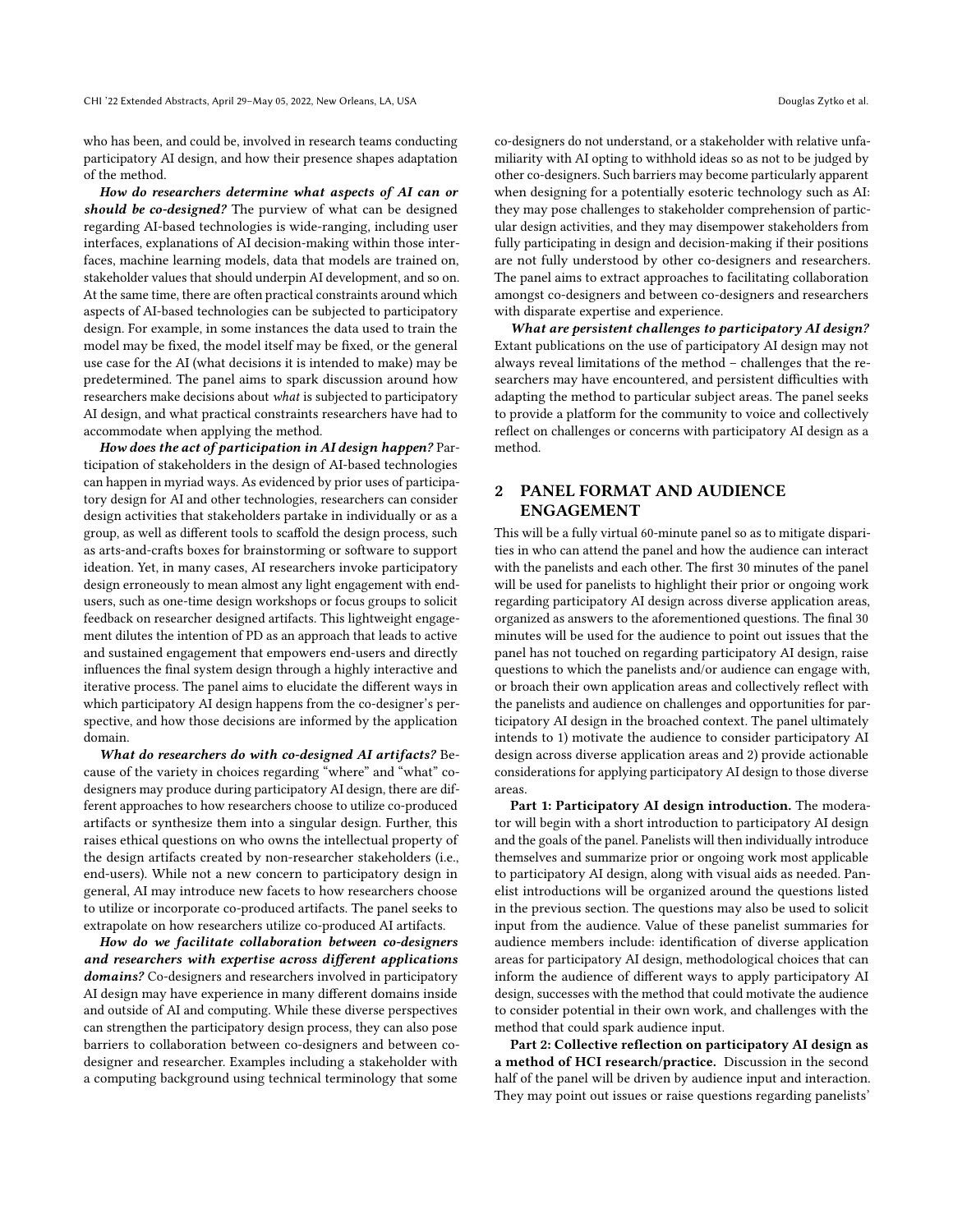Participatory Design of AI Systems: Opportunities and Challenges Across Diverse Users, Relationships, and Application Domains CHI '22 Extended Abstracts, April 29–May 05, 2022, New Orleans, LA, USA

research summaries or suggest application areas germane to their own interests as prompts for the panelists and rest of the audience to reflect on how participatory AI design could be applied. The moderator will encourage audience questions be submitted as text online (see below) to ensure equal opportunity for audience participation, as well as to facilitate audience interaction while panelist introductions are still ongoing. The audience members will also be encouraged to "upvote" submitted questions to assist the moderator in identifying questions of most interest to the audience.

Online platform for audience feedback and interaction. Audience members will be invited to use an online platform at the start of the panel for posting questions and maintaining continuous audience/panelist interaction that does not interrupt verbal dialogue. This will also serve as an artifact for audience members to refer to later. The moderator will maintain "panel minutes" consisting of notes and ideas from discussion, which will likely be valuable to audience members who broach discussion topics but are unable to take notes while simultaneously engaging in verbal dialogue. The platform may also be used to maintain audience/panelist interaction after the panel is over.

### 3 MODERATORS AND PANELISTS

Moderator: Douglas Zytko is an Assistant Professor in the Department of Computer Science and Engineering at Oakland University. He is also Director of the Oakland HCI Lab, a hub for interdisciplinary research into online-to-offline harm. The lab integrates researchers in AI, human-computer interaction, psychology, and nursing to leverage emerging technologies for the prevention of harms that emerge through the combination of computer-mediated and face-to-face interaction. Most relevant to this panel, Doug is using participatory AI design methods for the prevention of sexual violence facilitated through mobile social matching apps. The work puts stakeholders at risk of sexual violence victimization in position to articulate new use cases for AI pursuant to safety and produce models for prediction of online-to-offline harm. The research also coalesces experts in AI and sexual violence in clinical and research contexts to produce theory-informed and AI-based technologies for altering behavior of potential perpetrators of sexual violence.

Panelist: Pamela Wisniewski is an Associate Professor in the Department of Computer Science at the University of Central Florida. She is the Director of the Socio-Technical Interaction Research (STIR) Lab, and more recently, of Teenovate, a Participatory Action Research and Design (PAR/PD) program for adolescents (13-17) to co-design online safety solutions that empower youth. She is also the founder of MOSafely [\[5\]](#page-3-12), a human-centered artificial intelligence (HCAI) open-source community and research consortium for AI risk detection systems designed to proactively protect youth online. Thus, Pam, her colleagues, and her students, are working together and with teens at the intersection of PD and AI to build teen-centered online safety solutions that move away from the traditional paradigm of parental control. She has also worked with Shion Guha on critiquing AI decision-making systems used within child welfare. As a HCI researcher whose focus is on predominantly on humans and user-centered design, rather than AI, she often plays the devil's advocate when it comes to research that overly evangelizes the use of AI to automate important social

interactions and/or high-stakes decision making that profoundly affects people's lives.

Panelist: Shion Guha is an Assistant Professor in the Faculty of Information at University of Toronto. His research primarily focuses on understanding how algorithms are designed, deployed and implemented in public services such as child welfare or criminal justice systems. His methodological research focuses on developing methods that bridge computational and human-based analyses. He has used Participatory Design methods to inform the design, deployment, and decision-making processes of AI in Child Welfare Systems. In addition, through his methodological research he's shown how PD can be combined with traditional AI/ML methods in useful and interesting ways. This has led to the development of a novel, intersectional research area called Human Centered Data Science which seeks to combine computational, technical AI/ML methods with critical, interpretive inquiry. A textbook titled Human Centered Data Science: An Introduction is being published through MIT Press in March 2022. It has substantial content on how to integrate PD and co-design methods with AI/ML techniques.

Panelist: Eric P.S. Baumer is Associate Professor Computer Science and Engineering at Lehigh University. His research examines human interactions with AI and machine learning algorithms in the context of social computing systems. Prior and current projects have included participatory efforts with computational journalists, researchers from social sciences and humanities, and eating disorder patients. Across these and other projects, his research examines how HCI accounts for and represents varied human relationships with computing, especially those beyond the traditional purview of "the user."

Panelist: Min Kyung Lee is an Assistant Professor in the School of Information at the University of Texas at Austin and directs a Human-AI Interaction lab at UT Austin. Her lab aims to build more just and empowering workplaces and cities by creating technology that strengthens individual and collective human decision-making. Dr. Lee has conducted some of the first studies that empirically examine the social implications of algorithms' emerging roles in management and governance in society. She has extensive expertise in developing theories, methods and tools for human-centered AI and deploying them in practice through collaboration with real-world stakeholders and organizations.

Her current research focuses on participatory and fair AI-based systems. In her work, she developed a participatory framework that empowers community members to design matching algorithms that govern their own communities [\[10\]](#page-3-11). She has also worked with gig workers to co-design different ways to leverage data and AI to improve their well-being [\[14\]](#page-3-13). Workers' design ideas included personalized recommendations that balance financial, physical, and psychological well-being, incentive designs co-created by workers and companies, and collective sense-making and auditing platforms.

#### **REFERENCES**

- <span id="page-2-1"></span>[1] Karla Badillo-Urquiola, Diva Smriti, Brenna McNally, Evan Golub, Elizabeth Bonsignore, and Pamela J. Wisniewski. 2019. Stranger Danger!: Social Media App Features Co-designed with Children to Keep Them Safe Online. In Proceedings of the 18th ACM International Conference on Interaction Design and Children, 394–406. DOI[:https://doi.org/10.1145/3311927.3323133](https://doi.org/10.1145/3311927.3323133)
- <span id="page-2-0"></span>[2] Eric PS Baumer. 2017. Toward human-centered algorithm design. Big Data Soc. 4, 2 (December 2017), 205395171771885. DOI[:https://doi.org/10.1177/](https://doi.org/10.1177/2053951717718854) [2053951717718854](https://doi.org/10.1177/2053951717718854)